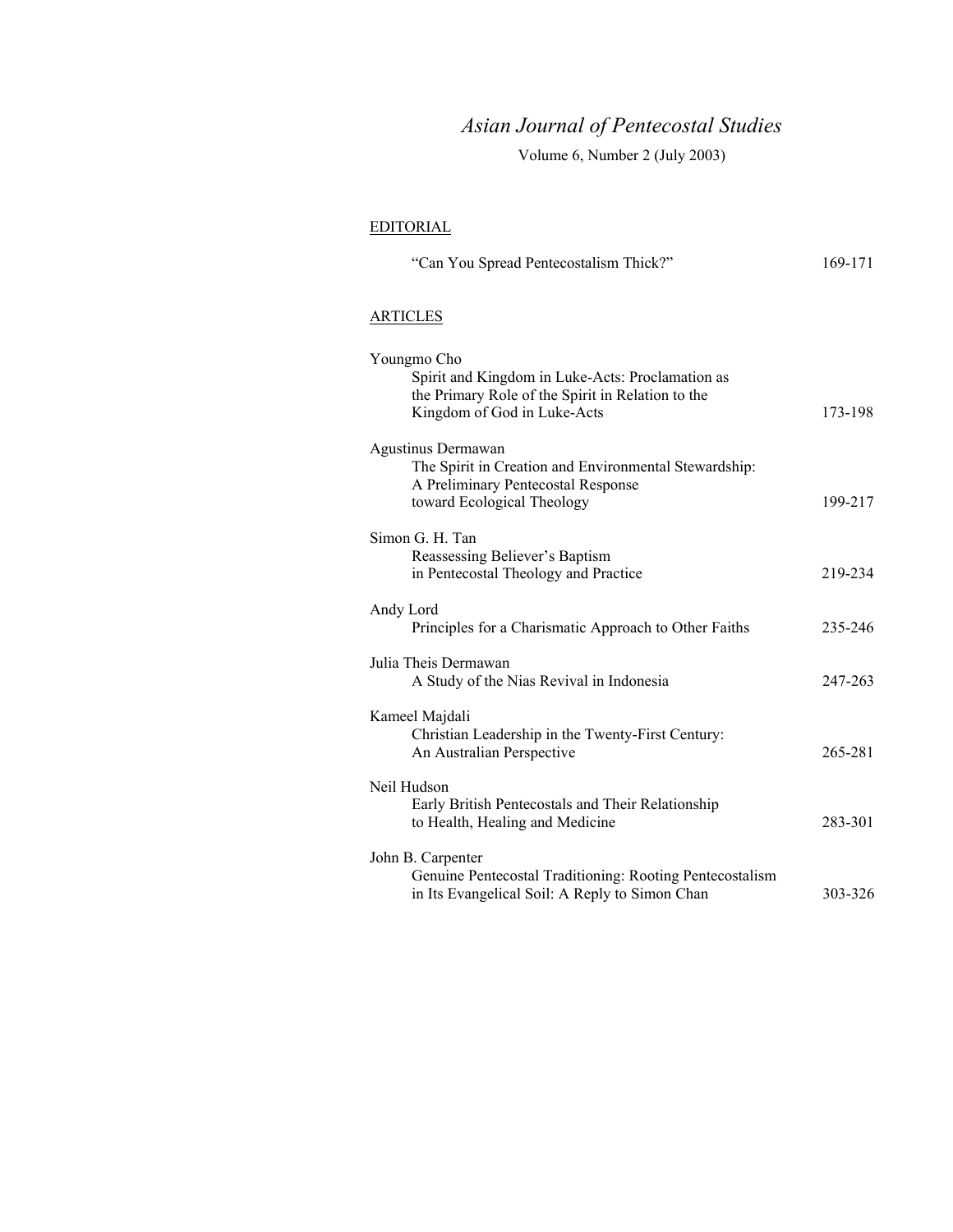## BOOK REVIEWS

| Simon G. H. Tan: Review of Toward a Pneumatological<br>Theology: Pentecostal and Ecumenical Perspectives on<br>Ecclesiology, Soteriology and Theology of Mission | 327-328 |
|------------------------------------------------------------------------------------------------------------------------------------------------------------------|---------|
| Paul W. Lewis: Review of <i>Pneumatology: The Holy Spirit</i><br>in Ecumenical, International, and Contextual Perspective                                        | 329-332 |
| William W. Menzies: Review of <i>The Apostolic Revolution</i> ;<br>The Restoration of Apostles and Prophets in the<br>Assemblies of God in Australia             | 333-335 |

CONTRIBUTORS 337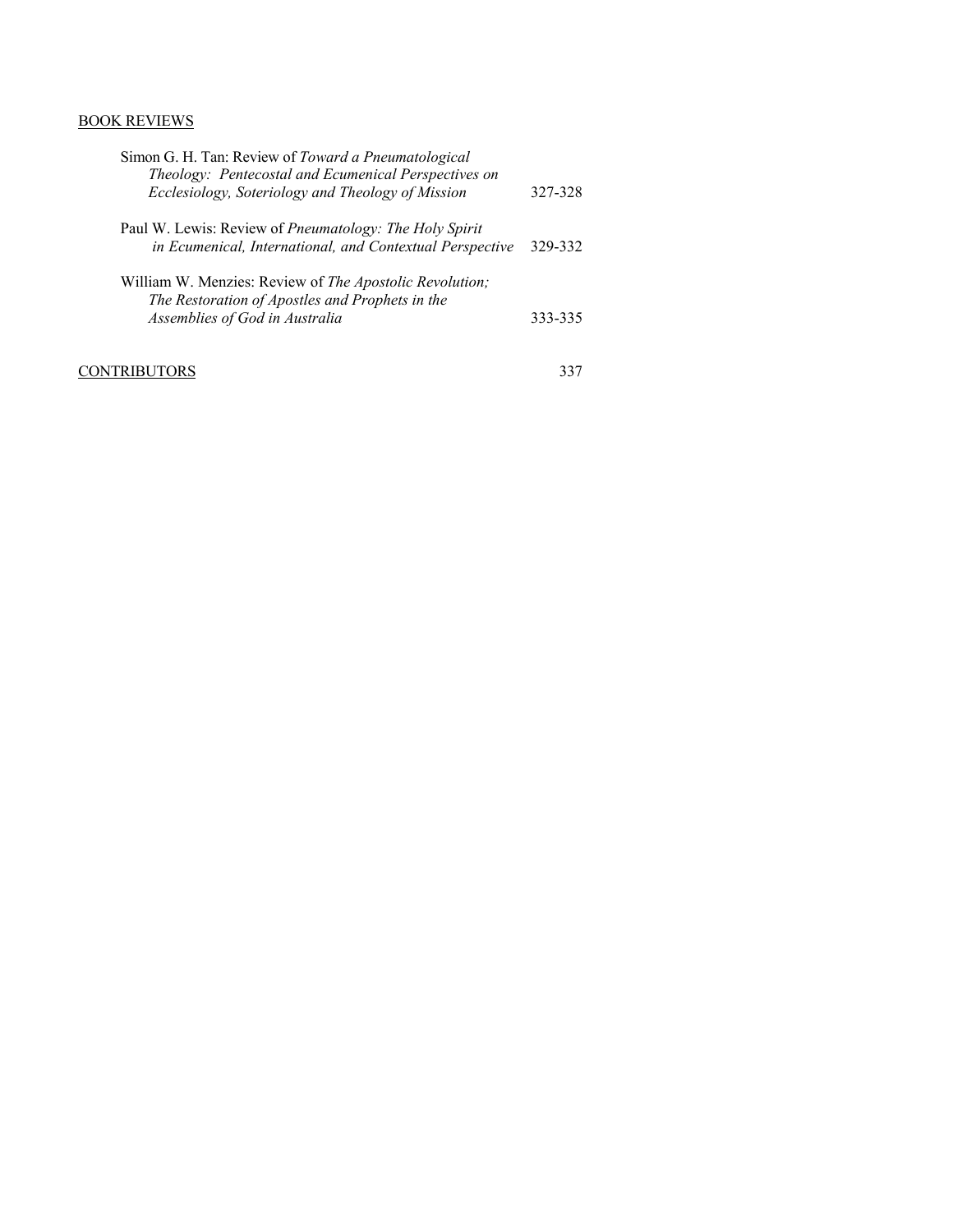*Asian Journal of Pentecostal Studies*  ISSN 0118-8534 Vol. 6, No. 2 (Julyy 2003)

Editors William W. Menzies and Wonsuk Ma

Editorial Board: Simon Chan (Trinity Theological College, Singapore), Paul Elbert (Church of God Theological Seminary, USA), Gordon D. Fee (Regent College, Canada), Robert P. Menzies (Asia Pacific Theological Seminary, Philippines), Russell P. Spittler (Fuller Theological Seminary, USA), Vinson Synan (Regent University, USA), Yeow Choo Lak (Association of Theological Education in South East Asia, Philippines)

Editorial Assistance (for this issue): Kathy Baxter (proofreading), Chin Khua Khai, Barbara dela Cruz (referencing), Noriyuki Miyake (subscription)

*ASIAN JOURNAL OF PENTECOSTAL STUDIES* is published twice per year (January and July) by the Faculty of Asia Pacific Theological Seminary, P.O. Box 377, Baguio City 2600, Philippines. Part or whole of the current and previous issues may be available through Internet (http://www.apts.edu/ajps). Views expressed in the *Journal* reflect those of the authors and reviewers, and not the views of the editors, the publisher or the participating institutions.

#### © *Asia Pacific Theological Seminary, 2003*

Copyright is waived where reproduction of material from this *Journal* is required for classroom use or course work by students.

PARTICIPATING INSTITUTIONS: Educational or research institutions that are interested in participating in the *Journal* ministry are encouraged to write to the *Journal* office. The following are participating institutions of the *Journal*:

*Asian Seminary for Christian Ministry*, Makati, Philippines (Dr. Charles W. Quinley) *Assemblies of God Bible College*, Singapore (Rev. Weldyn Hougher) *Central Bible College,* Tokyo, Japan (Dr. Koichi Kitano) *Harvest Bible College*, Melbourne, Australia (Dr. Kameel Majdali)

*Korea Gospel Theological Seminary*, Taejon, Korea (Dr. Yeol-Soo Eim)

*International Theological Institute*, Seoul, Korea (Dr. Sam-Hwan Kim)

*Sekolah Tinggi Teologi Satybhakti*, Malang, Indonesia (Rev. Manase Rumkeny)

*Southern Asia Bible College*, Bangalore, India (Dr. Ivan Satyabrata)

THE *JOURNAL* SEEKS TO PROVIDE A FORUM: to encourage serious theological thinking and articulation by Pentecostals/Charismatics in Asia; to promote interaction among Asian Pentecostals/Charismatics and dialogue with other Christian traditions; to stimulate creative contextualization of the Christian faith; and to provide a means for Pentecostals/Charismatics to share their theological reflection.

(Continue on back inside cover)